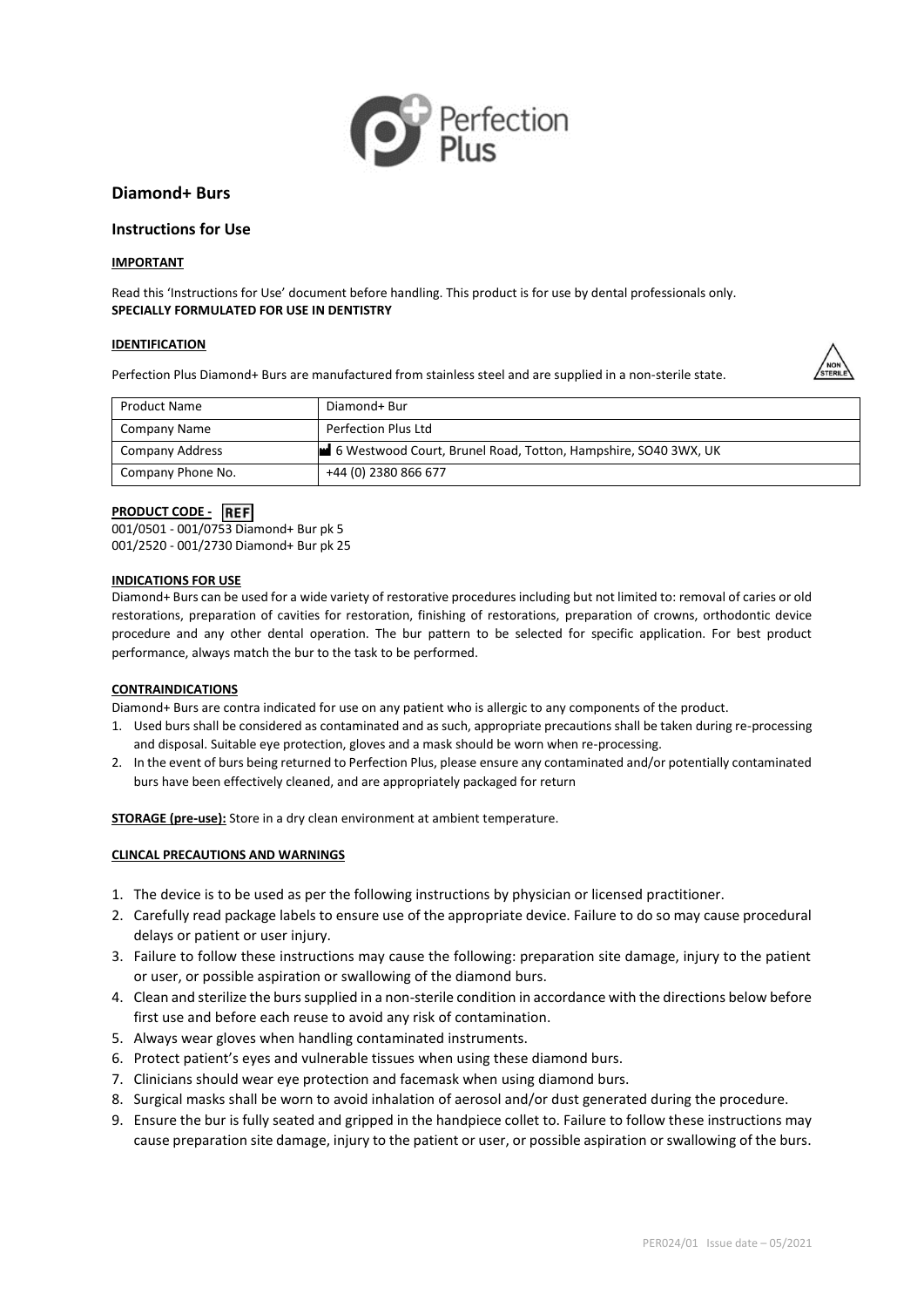- 10. Prior to use inspect the bur for broken and/or damaged flutes, discard any potentially defective burs. Do not use worn- out or dull devices.
- 11. Maintain handpieces in good working condition to ensure maximum effectiveness of the device. Failure to properly maintain handpieces may lead to procedural delays or injury of the patient or user, aspiration or swallowing of the device or damage to the preparation site due to vibration of a worn chuck or turbine.
- 12. Discard any damaged diamond burs immediately.
- 13. Do not use rusted burs.
- 14. Read carefully the labels on the bur package.
- 15. Before use, run the handpiece to check for any abnormalities including overheating.
- 16. Do not apply excessive pressure on the bur as this could cause undesirable heat and/or may cause the bur to fail.
- 17. Move the bur continuously when in use to avoid localized heating and/or damage to the bur. Undesirable heat generation can cause patient discomfort, tooth or tissue necrosis, or patient burns.
- 18. Avoid removing the bur at too sharp angle to avoid leverage and breakage which could cause patient or user injury.
- 19.Never force a bur into a handpiece as this could cause damage to the handpiece collet which could result in procedural delays.
- 20.Never exceed the maximum speeds as shown in the table as this may generate undesirable heat.
- 21. When using short burs (up to 20 mm in length) make certain the head/diamonds do not come in to contact with the chucking mechanism

The bur pattern selected will be chosen to cut a specific material in a specific application. The following table gives guidance and provides recommended RPM:

| Instrument Head Diameter 1/10 | <b>Maximum Permissible Speed (RPM)</b><br><b>Recommended Operational Speed (RPM)</b> |                 |
|-------------------------------|--------------------------------------------------------------------------------------|-----------------|
| mm                            |                                                                                      |                 |
|                               |                                                                                      |                 |
| 007-010                       | 450,000                                                                              | 100,000-220,000 |
| 011-014                       | 450,000                                                                              | 70,000-220,000  |
| 015-018                       | 450,000                                                                              | 55,000-160,000  |
| 019-023                       | 300,000                                                                              | 40,000-120,000  |
| 024-027                       | 160,000                                                                              | 35,000-110,000  |
| 028-031                       | 140,000                                                                              | 30,000-95,000   |
| 032-040                       | 120,000                                                                              | 25,000-75,000   |
| 041-054                       | 95,000                                                                               | 15,000-60,000   |
| 055-070                       | 60,000                                                                               | 12,000-40,000   |
| 080-100                       | 45,000                                                                               | 10,000-20,000   |

#### **REPROCESSING INSTRUCTIONS FOR DIAMOND DENTAL BURS**

#### **SCOPE**

The reprocessing instructions detailed below apply only to reusable burs. Burs should always be reprocessed prior to being reused.

## **LIMITATIONS OF RE-USE**

Reprocessing will have little effect on Perfection Plus' dental burs. The end of bur's life is determined by wear and damage in use and the burs should be inspected for defects during the preliminary cleaning process.

Delay between use and reprocessing must be kept to a minimum to avoid contaminants drying, thereby making cleaning more difficult. Therefore, keep the unclean burs immersed in the cleaning/disinfecting agent in accordance with manufacturer instructions, but in any event, do not exceed 12 hours. Prolonged storage in disinfectant solutions may result in corrosion and should therefore be avoided. Caution: Do not leave burs immersed in disinfectants that have a fixative action (such as aldehyde-based products) unless the burs have been thoroughly cleaned first.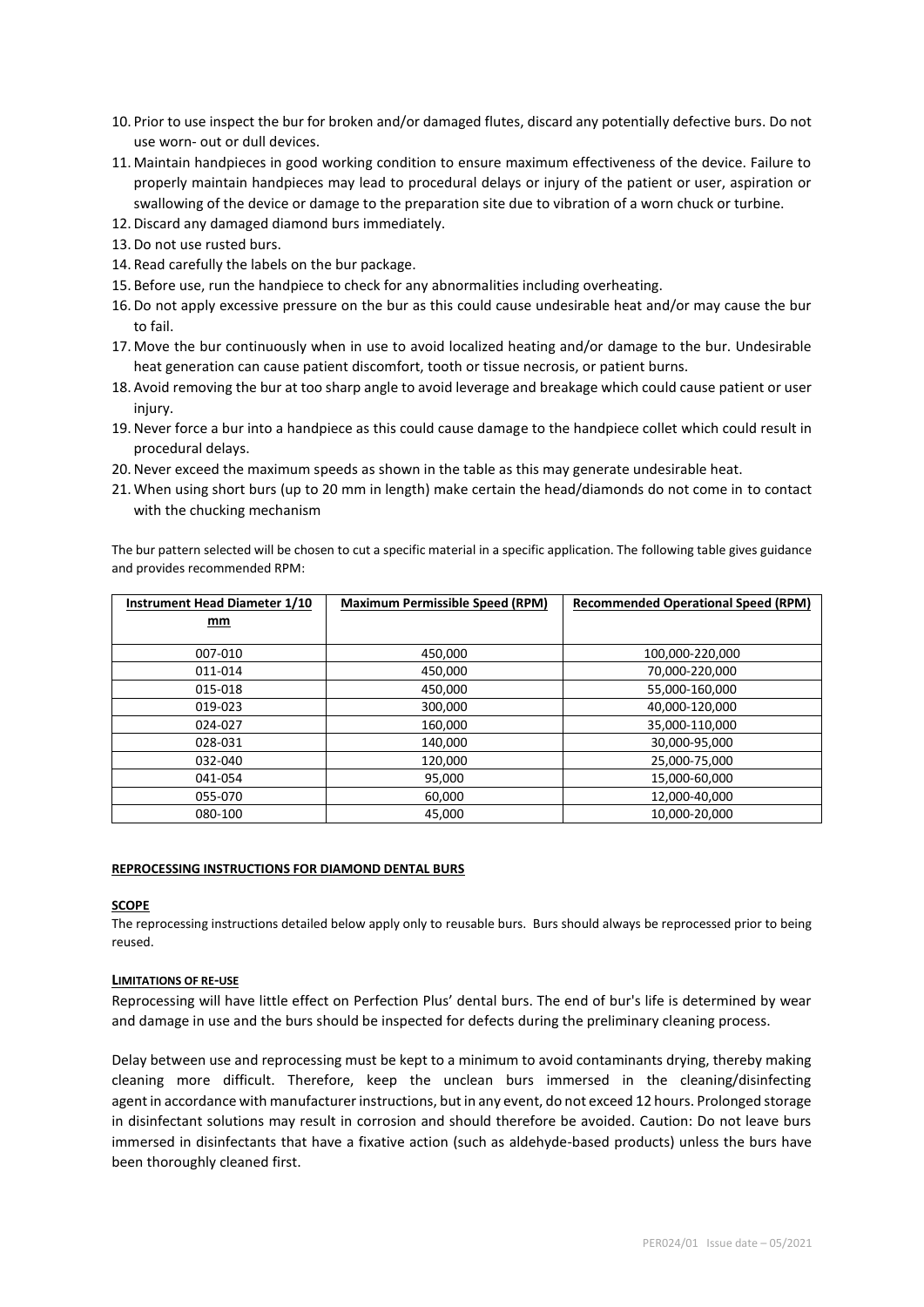# **WARNINGS**

Used burs should be considered as being contaminated and appropriate handling precautions should be taken during reprocessing. Gloves, eye protection and a mask should be worn. Other measures may be required if there are specific infection or cross-contamination risks from the patient. Used burs are also considered as biohazard and need to be discarded as bio-hazard waste unless reprocessing procedures has been done according the instructions.

## **PREPARATION FOR CLEANING**

There are no special requirements unless local infection controls require the use of a disinfectant immediately after use, in which case the selected disinfectant must be validated by the user for cleaning dental burs and the manufacturer's instructions followed.

Pre -clean under running water with a brush directly after use.

### **Manual cleaning, drying and Inspection procedure**

- 1. Rinse burs under tunning cold water and, keeping them immersed, brush thoroughly away from the body using a neutral cleaning of a cleaning/disinfecting agent labelled for use in dental burs or similar types of reusable medical instruments, following the agent manufacturer's instructions.
- 2. Care should be taken to avoid spreading contaminants by spraying or splashing during the brushing process.
- 3. Wire brushes must be used with caution as brass bristles may result in galvanic corrosion and steel bristles may cause discolouration of stainless steel.
- 4. After cleaning, inspect the burs with the aid of magnification if necessary to ensure that all contamination has been removed. Repeat the cleaning process if necessary.
- 5. Dry the burs, using towelling or dry eat not exceeding 140°C.
- 6. Inspect the burs with the aid of magnification of necessary and discard any damaged or corroded instruments. Note: surface contamination on the burs must be removed prior to automatic reprocessing.

## **AUTOMATED CLEANING**

## **Pre-Cleaning**

- 1. Prepare a 0.1% neutral/mild pH enzymatic detergent according to the manufacturer's instructions. (In the lowest recommended concentrations).
- 2. Rinse the bur under running tap water for at least 1 min.
- 3. Soak burs immediately into detergent solution for 2 minutes.
- 4. Scrub the burs under running water with soft nylon brush to remove any remaining blood or debris for at least 1 minute.
- 5. Place the burs in a clean cloth to avoid any contact between them during the next cleaning procedure.

## **Automated cleaning procedure**

Place the burs in the washer in a suitable small parts tray or on the load carrier such that al surfaces of the instruments will be cleaned and disinfected.

- 1. Run the automatic wash cycle
- 2. 2 Minutes Prewash at 30°C ± 5°C with tap water
- 3. 10 Minutes main wash with natural pH detergent and tap water at  $25^{\circ}$ C ±  $5^{\circ}$ C
- 4. 1 Minute rinse with tap water at 30°C
- 5. 10 Minutes distilled water rinse at 30°C
- 6. 20 Minutes air drying phase at high temperature of 100°C

Any cleansing and disinfecting agents used must be compatible with dental burs; otherwise accelerated corrosion or other damage may occur. The washer disinfector and the cleaning agent manufacturers' instructions must be followed.

## **POST AUTOMATED CLEANING PROCEDURE –**

- 1. Remove the instruments at the end of the washer programme.
- 2. Check that the load is dry and, if necessary, dry with medical compressed air.
- 3. Visually inspect the burs for cleanliness. If contamination is still visible, reclean the burs again manually.
- 4. Subsequently, the recleaned burs must be reprocessed again automatically before sterilization.
- 5. All instruments must be inspected visually for cleanliness, integrity and functionality, if necessary, by using an illuminated magnifying glass.